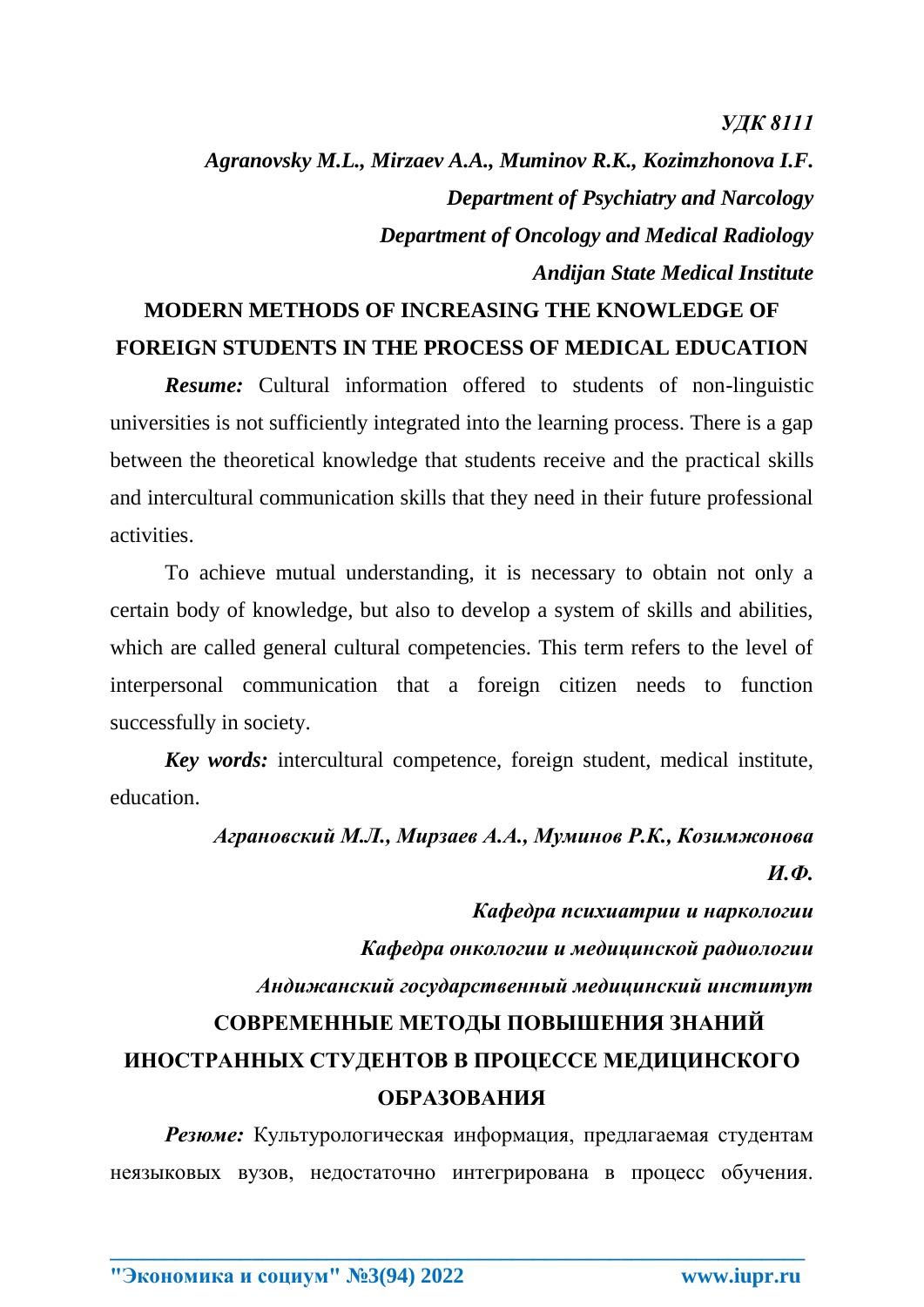Существует разрыв между теоретическими знаниями, которые получают учащиеся, и практическими навыками, и умениями межкультурного общения, которые необходимы им в будущей профессиональной деятельности.

Для достижения взаимопонимания необходимо получить не только определенную совокупность знаний, но и выработать систему навыков и умений, которые получили название общекультурные компетенции. Этот термин обозначает уровень формирования межличностного общения, который требуется иностранному гражданину для успешного функционирования в обществе.

*Ключевые слова:* межкультурная компетенция, иностранный студент, медицинский институт, обучения.

**Relevance.** The relevance of the problem under consideration is due to the changes taking place in the world in the field of education. The purpose of education is not just knowledge, skills, and the formation of "key competencies"[1], which must be mastered for the socialization of a person, for his "productive adaptation" to this world. In the modern dictionary of foreign words we read: "Competence translated from Latin competentia means a range of issues in which a person is knowledgeable, has knowledge and experience" [2].

The linguodidactic encyclopedic dictionary interprets this concept as "a set of knowledge, skills, and abilities formed in the process of teaching a particular discipline, as well as the ability to perform any activity based on acquired knowledge, skills, and abilities" [3].

Based on these conclusions, the author offers the following definition: "competence is the content of education, which, being assimilated by students, forms their competence in any field of activity" [5]. As we can see, there is no single interpretation of this concept, therefore we will assume that "the content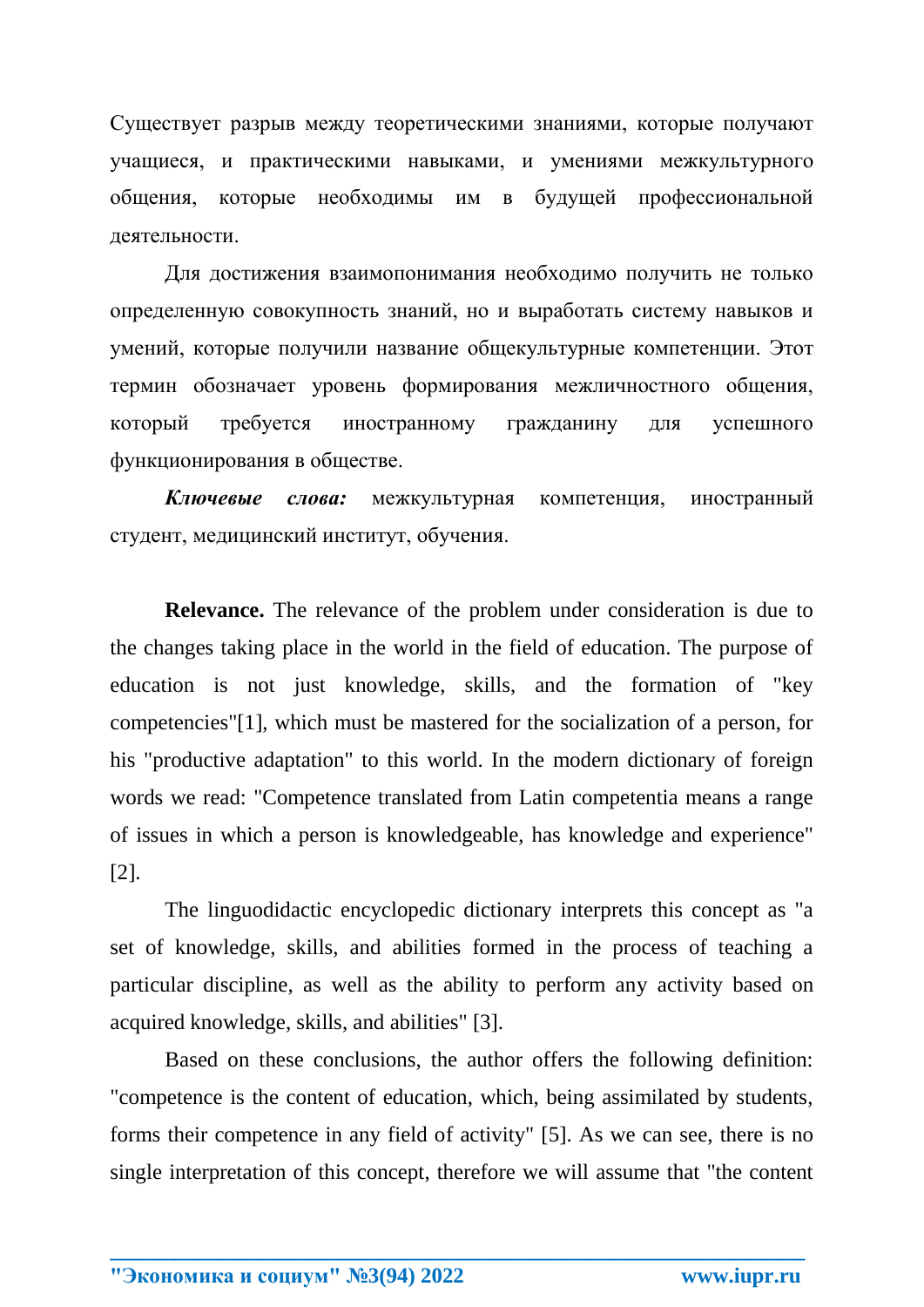of education", "norm", "range of issues" are acquired knowledge necessary for a person to show his abilities in a particular situation.

The question of the types of competencies is also ambiguous. According to the list of five key competencies adopted by the Council of Europe, the personality standard should include the following:

1) political and social competencies related to the ability to take responsibility in decision-making, to participate in non-violent conflict resolution;

2) competencies that allow living in a multicultural society, contributing to understanding and willingness to live in a good neighborhood with other cultures, "education should "equip" young people with intercultural competencies, such as acceptance of differences, respect for others and the ability to live with people of other cultures, languages and religions";

3) competencies involving oral and written communication, proficiency in several foreign languages;

4) competencies related to the informatization of society, involving the possession of new technologies, understanding of their application, critical attitude to the disseminated information;

5) the ability to continuous learning both professionally and socially [1].

The possession of intercultural competence is one of the basic competencies of a modern specialist. What is meant by intercultural competence? S.E. Tsvetkova, analyzing this concept, writes that in "domestic studies on the problem of intercultural competence, the latter is defined as the ability of members of a certain cultural community to achieve understanding in the process of interaction with representatives of another culture using compensatory strategies to prevent conflicts of "one's own" and "someone else's" and to create a new intercultural communicative community during interaction." G.V. Elizarova considers intercultural competence as an integral part of foreign language communicative competence, but with some "additional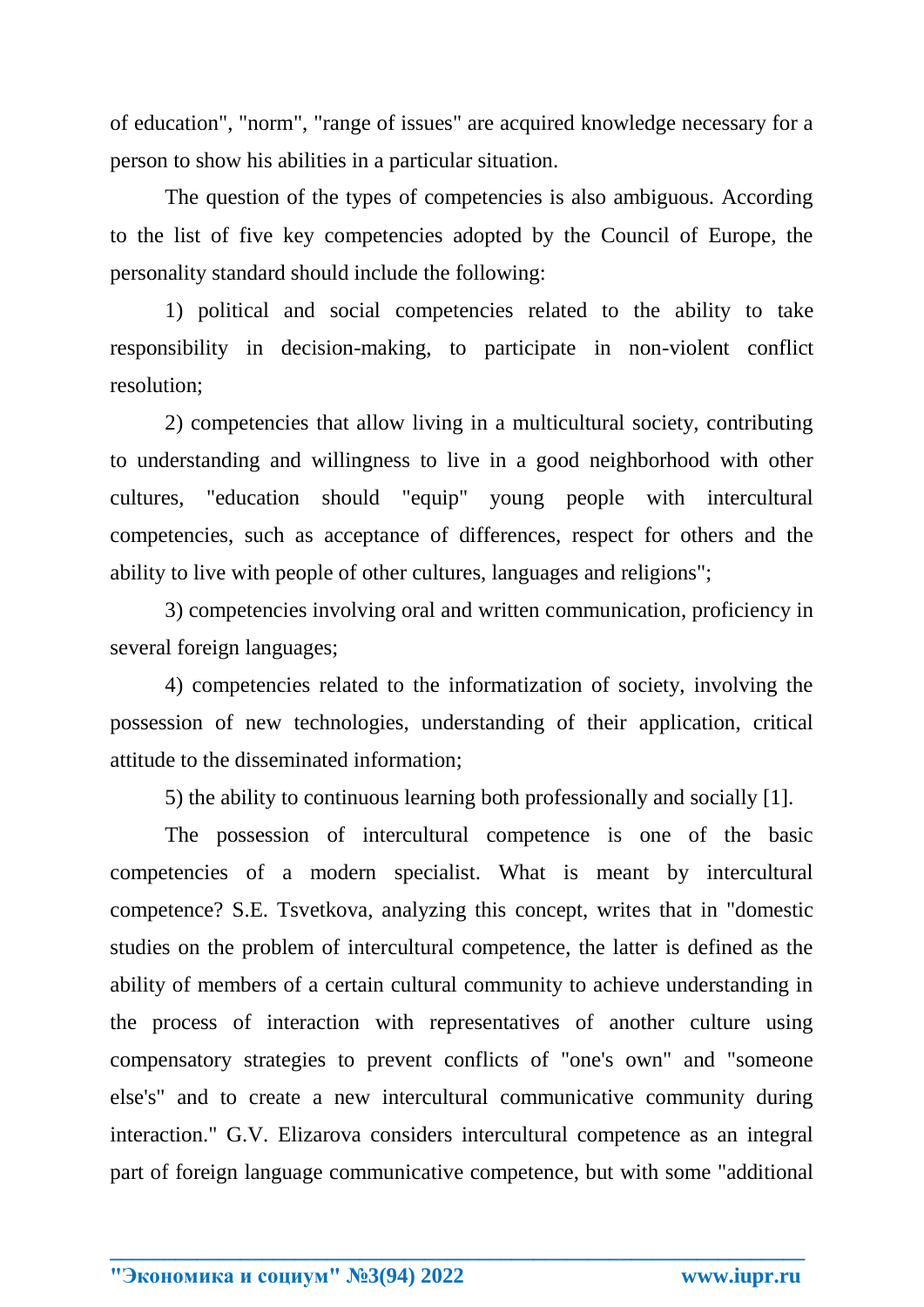components based on taking into account the projection of culture on the sphere of communication" [6]. This means that it is impossible to achieve mutual understanding in the process of communication without taking into account the ethical norms and rules adopted by native speakers.

Intercultural competence, according to M.G. Evdokimova, "consists in the ability to take into account intercultural differences in the process of foreign language communication" and is formed by "a set of intercultural aspects of the content of foreign language communicative competence" [6].

The goal of the formation of intercultural competence is designated by G.V. Elizarova as "achieving such a quality of a linguistic personality that will allow her to go beyond her own culture and acquire the qualities of a mediator of cultures without losing her own cultural identity" [6].

The analysis of pedagogical research devoted to the problem of the formation of intercultural competence allows us to conclude that this problem is in the center of attention. A detailed list of works devoted to this problem is presented by Plekhanova M.V. [7] Among them you can see works devoted to the formation of intercultural competence based on a foreign language text (O.V. Syromyasov), the formation of intercultural competence of students in the process of teaching foreign language communication, the formation of intercultural competence based on the use of authentic video materials when teaching foreign language communication to medical university students, the formation of intercultural competence based on authentic texts (Swedish as a second foreign language), the formation of intercultural competence when teaching a foreign language in language courses (based on the French language, initial stage) and others.

The formation of intercultural competence of foreign students in the process of learning the Russian language will be possible and effective if texts of national themes are one of the main components of the teaching content. The purpose of these texts is not only to get acquainted with someone else's socio-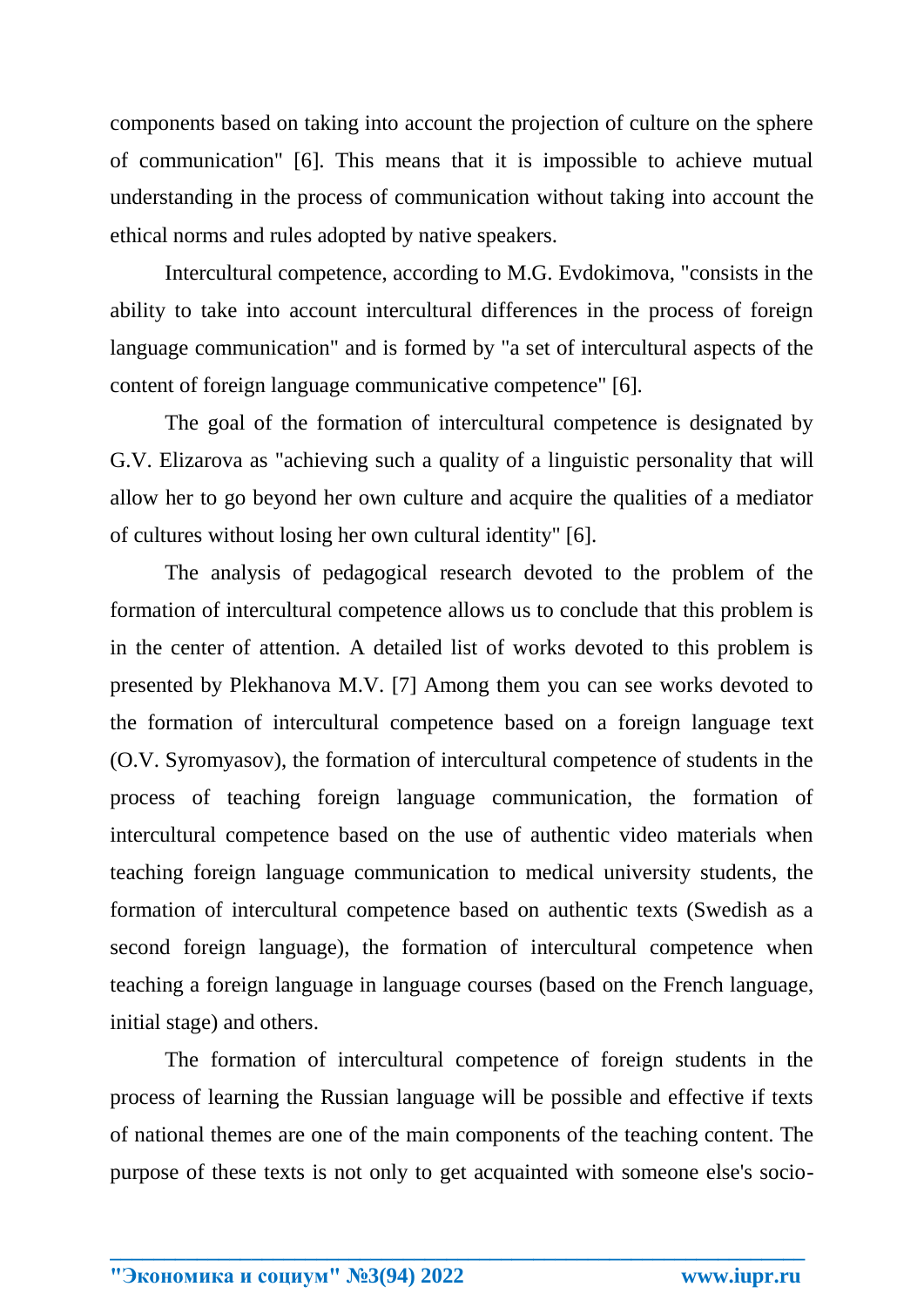cultural environment, its customs, traditions, rules of behavior, but, above all, to realize and accept the values of another culture in comparison with the values of their own culture, to form the ability to see differences, understand and accept them, try to find common ground.

A foreign student, getting into a foreign environment, encountering foreign native speakers, representatives of another culture, while he himself is a native speaker of a language and culture native to him, close and beloved. When we get into a foreign city, country, in other words, into a non-native sociocultural environment, we keenly perceive "our own", native and show special interest in this, enthusiastically sharing it with "strangers". Talking about "our own", we want to know "someone else's".

It is this method of presenting the material that we propose to take as a basis for teaching foreign students the Russian language. The main component of the training should be texts of national themes, allowing to mitigate cultural barriers in the process of intercultural interaction, to increase the motivation of learning. Russian Russian expressiveness Fan Godong, in his study of the problems of teaching Chinese students the expressiveness of Russian speech, confirms the idea of increasing the motivation of foreign students "to a deeper knowledge of the linguistic units of the Russian language and their communicative capabilities, to penetrate into the zone that is accessible only to native speakers" [8] when using the "reverse vector" texts of regional studies.

**The purpose of the study.** To develop, theoretically substantiate a model of the formation of the MCC of students in the process of teaching a foreign language at a medical university and experimentally test its effectiveness.

**Research methods.** Analysis of pedagogical, psychological, philosophical, linguistic and cultural literature; pedagogical modeling; study and generalization of pedagogical experience, analysis of one's own pedagogical activity; ascertaining and forming experiment; pedagogical testing; observation;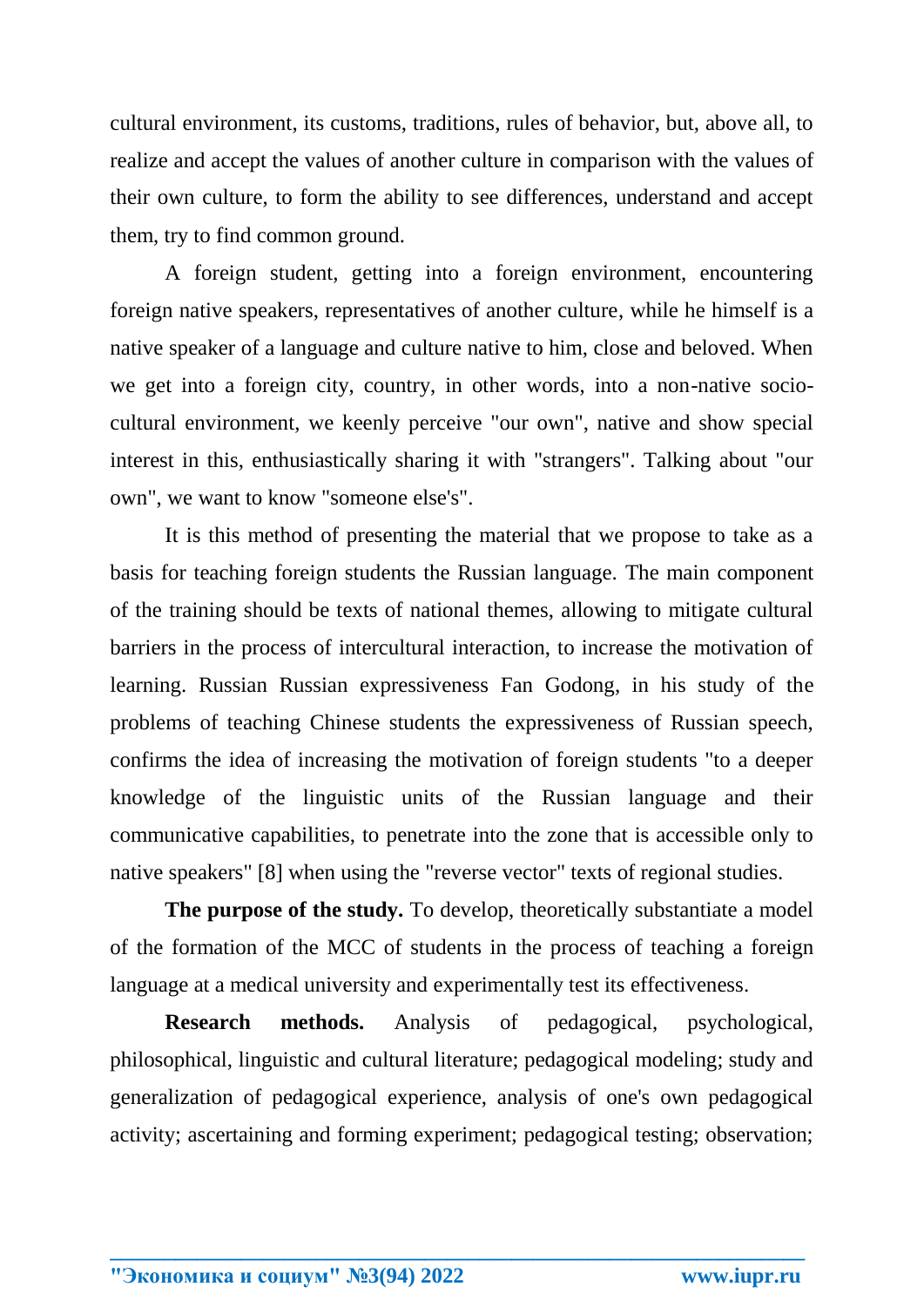questionnaire; conversation; methods of quantitative analysis and statistical processing of the data obtained: % - Pearson criterion.

Experimental research base: Andijan State Medical Institute. The study covered 200 students of 1-2 courses.

**The results of the study.** The basis of experimental work on the formation of intercultural competence of medical university students in the process of teaching a foreign language was the technology of implementing the model presented in the first chapter of the dissertation. According to the model, the technology included four stages, at each of which the competencies forming the MCC were formed: linguistic, country studies, value-semantic, communicative.

All competencies are formed simultaneously in a holistic pedagogical process. However, at each stage we had the opportunity to pay special attention to the formation of one of them.

In the course of the practical part of the study, the need to comply with pedagogical conditions that make it possible to effectively implement a model of the pedagogical process aimed at forming the main components of the MCC in the process of teaching a foreign language was confirmed. At each stage of training, it is necessary to comply with the entire set of these conditions. However, the relative importance of one or another condition may increase at certain stages.

The effectiveness of the technology for the formation of the MCC of students in the process of studying at a medical university has been tested experimentally. The results of pedagogical diagnostics indicate that all students who studied in experimental groups significantly increased the level of formation of all competencies forming the MCC.

According to the results of the study, we obtained data that the EG compared to the KG at a high level has indicators higher by 12%, at an average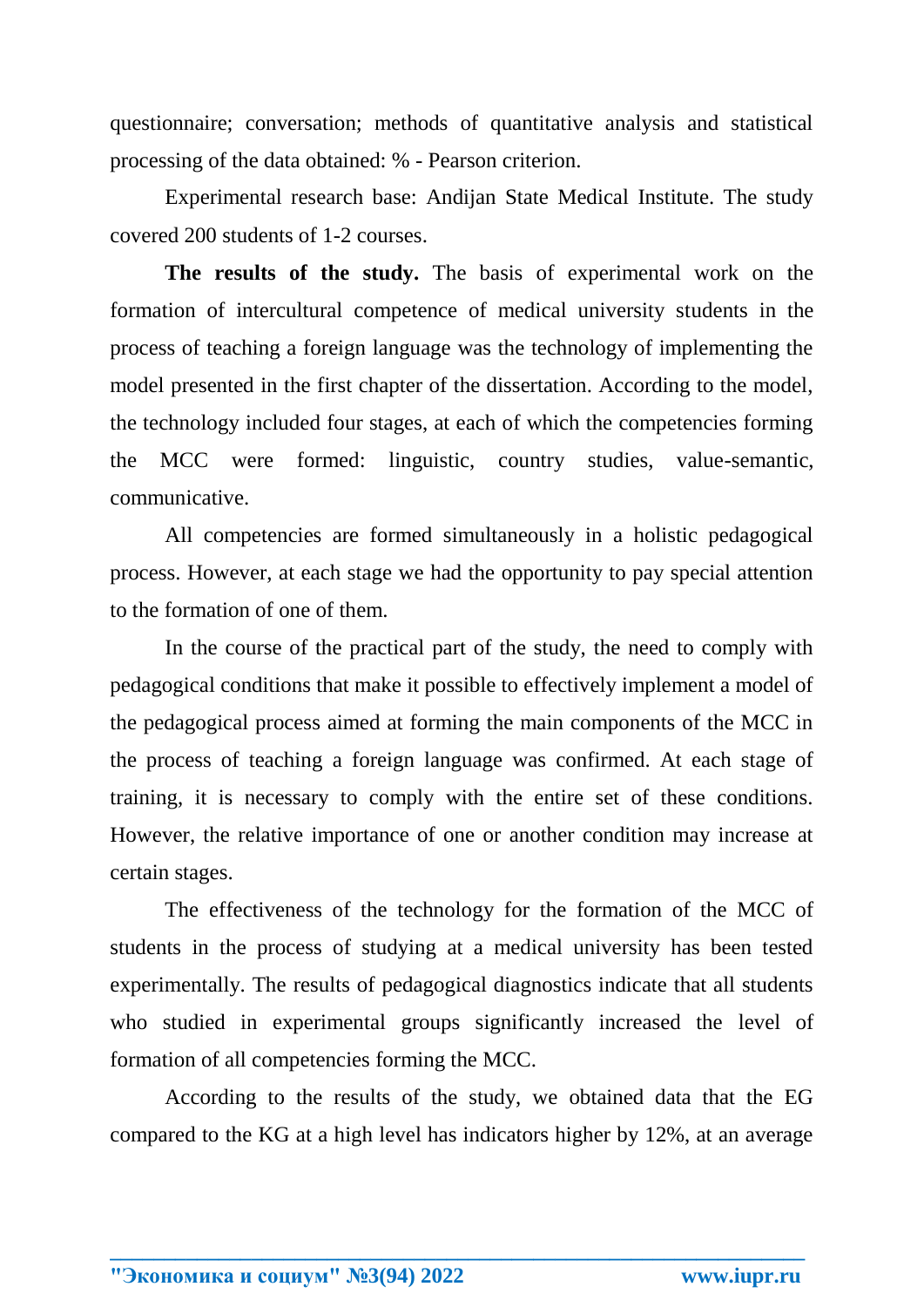level — by 1%. The low level of MCC formation in the experimental groups compared to the control groups is less by 13%.

The use of technology has allowed to increase the interest of students in further study of the French language for effective intercultural communication. Students have also increased their interest in their native 128 language. In the process of studying, students have significantly expanded their intercultural horizons, which is an undoubted advantage of the presented model and technology compared to the traditional system of teaching a foreign language at a medical university.

The noted changes in indicators indicate the effectiveness of the model of the formation of the MCC of students in the process of learning in the experimental group. This is confirmed by the statistical reliability of the differences established by comparing the results of the final diagnosis using the Pearson % test. The empirical value of the criterion will be equal to:  $% = 1.2$  (p)  $(0.05)$  with the degree of freedom  $y = 2$ .

**Conclusion.** In our case, the texts of national subjects (not country studies), already placed in the textbook, will become part of the model of the formation of intercultural competence of foreign students. The developed system of exercises will help to master the lexical, grammatical, speech material of texts. The material will be consolidated by entering the environment of the language being studied for direct contact with native speakers. The developed system of tests (listening, reading, speaking, vocabulary and grammar) will be the control.

## **LIST OF LITERATURE:**

1. Zimnaya I.A. Key competencies – a new paradigm of the result of education [Electron. resource] //Online Magazine "Eidos". – 2006. – May 5: Access mode: http://eidos.ru/journal/2006/0505/html .